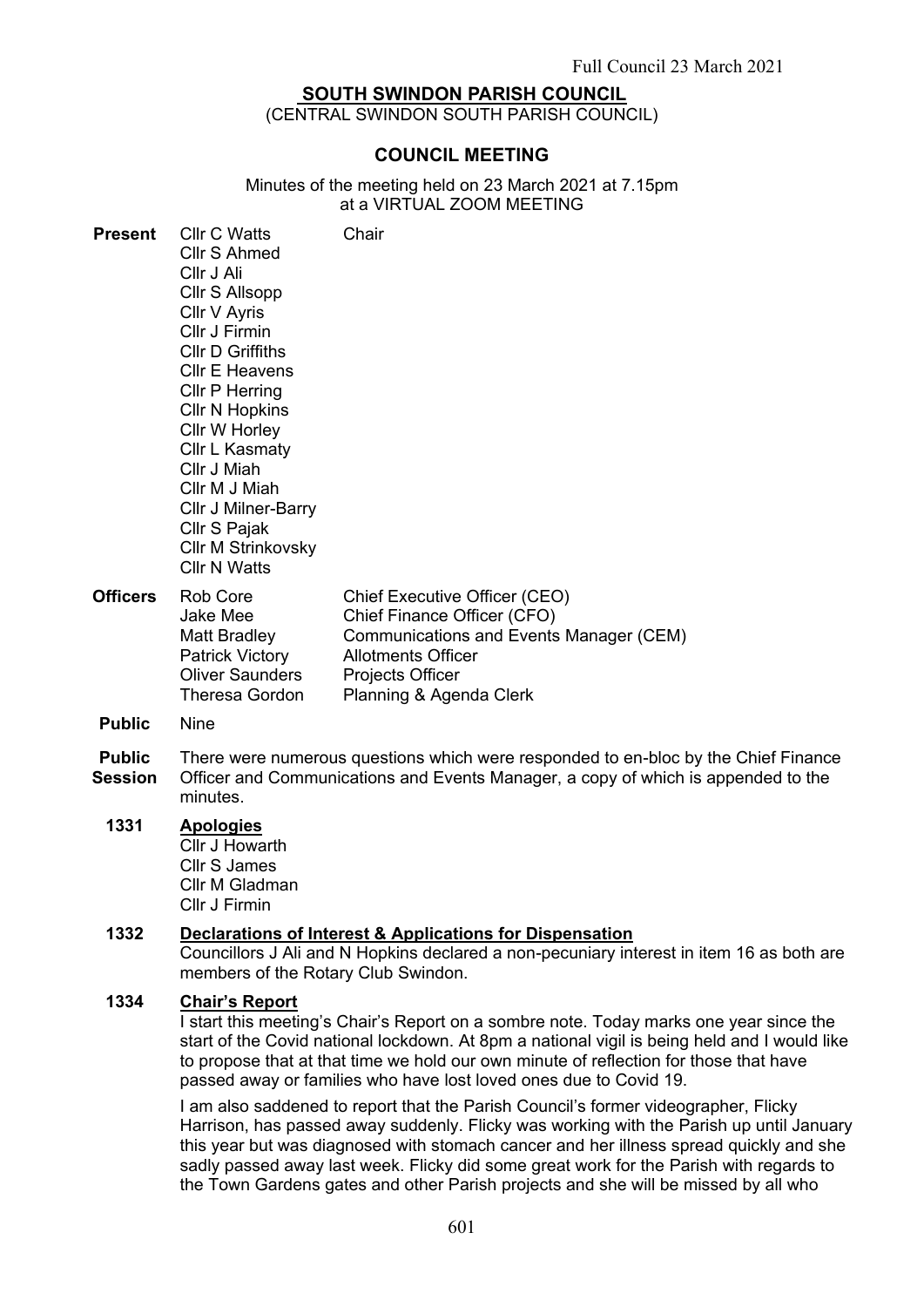knew her. A post was recently put up on the Parish Council's Facebook page expressing our condolences to her friends and family for their loss.

The Parish Council continues to be operating at a fast pace with our larger projects like the Green Corridor Walking Trail and rewilding projects progressing well. With the spring upon us our grounds team are now moving their focus away from maintenance projects and on to grass cutting.

I will not repeat what is already on tonight's agenda, but here is an update on projects which have either been completed or nearing completion.

### **East Wichel Park Improvements**

Councillors will remember the recent refurbishment of East Wichel Play Area last year. This has been followed by a new Tiny Forest being planted in the park. A Tiny Forest is made up of 600 densely packed native trees in a space the size of a tennis court. They are capable of attracting over 500 animal and plant species within the first 3 years.

To go alongside the Tiny Forest the Parish Council has also created a new stone circle feature, using sarsen stones we have collected from other sites across the Parish. And over the next few days the Parish Council is planting a further 420 tree saplings in the park.

### **Queens Park**

We have a number of projects being discussed in today's meeting relating to Queens Park, however the most visible change has been the removal of the duckweed in the park's pond. When we took on the park we inherited the duckweed in the pond and after many attempts to clear it by our gardeners, we have managed to remove it. Thanks, should be passed on to our Parish Service Officers and gardeners who have done a great job in removing the eyesore. We now need to keep on top of its removal and are working with an aquatics company to keep it at bay.

### **Allotments Improvements**

I know Parish Councillors are very proud of the investment we have made in our allotments. We have recently improved the tracks around Broome Manor and Glenwood Allotments and have installed a new perimeter fence for Westcott Allotments, to secure the site from local wildlife keen to eat allotments holders' vegetables. On top of the investment in our allotments, we are proud to have one of lowest allotment charges for our Parishioners in Swindon- delivering great value for money for our allotment holders.

We are currently working to secure more allotment sites so more of our Parishioners can benefit from our excellent allotment service.

### **Swindon Road Pocket Garden**

Work to refurbish this piece of Swindon's heritage is almost complete. The Parish Council has completed the planting in the beds; the garden's benches have been refurbished and we have improved the brickwork after it had fallen into disrepair. New railings and a jet wash are still to come and that is likely to be completed this week.

### **Bin Installations**

Since my last Chair's report, the Parish Council has continued with more bin installations. 6 new bins have been added including at:

- The Huntley Close Play Area
- The Old Town Rail Line
- The Buckhurst Field Skate Park
- Farriers Close Play Area
- And two bins at the Croft Mountain Bike Trail Car Park

In this round of bin installations, we have been able to reuse some of the smaller bins which were too small where they were before and have been better located.

# **Thanks**

The Chair said that as with all his Chair's Reports, he would like to take this opportunity to thank our Chief Executive Officer, Chief Finance Officer, and wider Parish Team for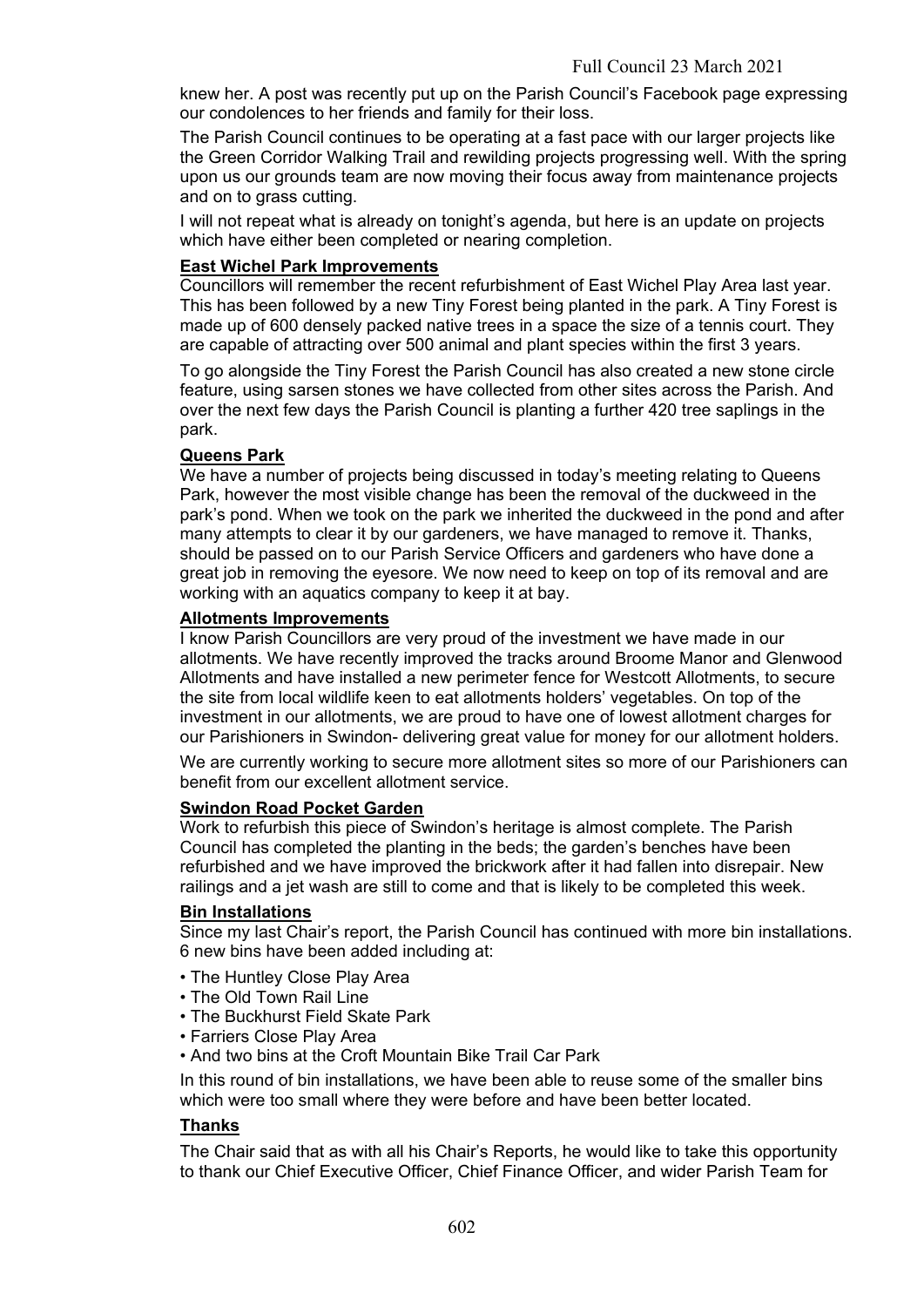their dedication in delivering the very best service for our Parishioners during challenging times.

Cllr E Heavens said that Councillor Brian Mattock who had passed away had not been mentioned by the Chair. The Chair apologised to Cllr Heavens and said that a message of condolence to Councillor Mattock's friends and family had been posted on the Parish Council's Facebook page and that he had personally found Councillor Mattock to be very approachable. He added Councillor Mattock would be sorely missed.

Standing Orders were re-instated.

## **1335 Minutes of the Finance & Staffing Meeting – 26 January 2021**

**RESOLVED** That the minutes of the Finance and Staffing meeting held on 26 January 2021 be approved as a correct record.

#### **1336 Minutes of the Full Council Meeting – 26 January 2021 RESOLVED** That the minutes of the Parish Council meeting held on 26 January 2021 be approved as a true record.

### **1337 Minutes of the Leisure & Amenities Meeting – 2 March 2021**

**RESOLVED** That the minutes of the Leisure and Amenities meeting held 2 March 2021 be approved as a correct record.

### **1338 Planning Application to be examined.**

The Chair submitted a report regarding application S/OUT/21/0181, a copy of which appears as Appendix A in the Minute Book.

### **1338.1** S/OUT/21/0181

Land at Newburn Sidings **Swindon** 

Outline application for up to 368no. dwellings and 370 sqm of uses falling within Class E with associated parking, landscaping, and associated works – Access not reserved.

The Chair of the Planning committee said there had been a lot of objections to the application hence being brought to the meeting and the Vice Chair asked Councillors to email any further comments.

### **NOTED**

### **1339 Planning Applications delegated to the Chair & Vice-Chair**

The Chair submitted a report containing the delegated responses of the Chair and Vice Chair, a copy of which appears as Appendix B in the Minute Book.

**RESOLVED** that the responses of the Chair and Vice Chair be approved.

### **1340 Planning Decisions**

The Chief Finance Officer submitted for information a report containing the decisions made by Swindon Borough Council, a copy of which appears as Appendix C in the Minute Book.

### **NOTED**

### **1341 Historic Assets Project**

The Chief Finance Officer provided a verbal update on the future redevelopment opportunities for the Town Gardens Bowl and Queens Park Hothouse.

The CFO said that the Council had resolved to appoint a professional contractor to define the scope of work required to take forward the regeneration of Town Gardens Bowl and to look into the refurbishment of Queens Park Hothouse. Quotes from professional contractors and surveyors had been received but the scope of the project had not been defined enough for them to provide a clear quote, therefore regarding the Bowl, the Parish Council will develop a project brief which will provide a defined scope of what the Parish want to achieve with the Town Gardens Bowl regeneration project and bring back to Full Council to be re-tendered. Regarding Queens Park Hot House, The Council are unsure of how they want to proceed due to the condition of the property therefore have commissioned a structural survey by an engineer and are awaiting quotes. When the survey has been completed the Council will decide how to proceed with the structure and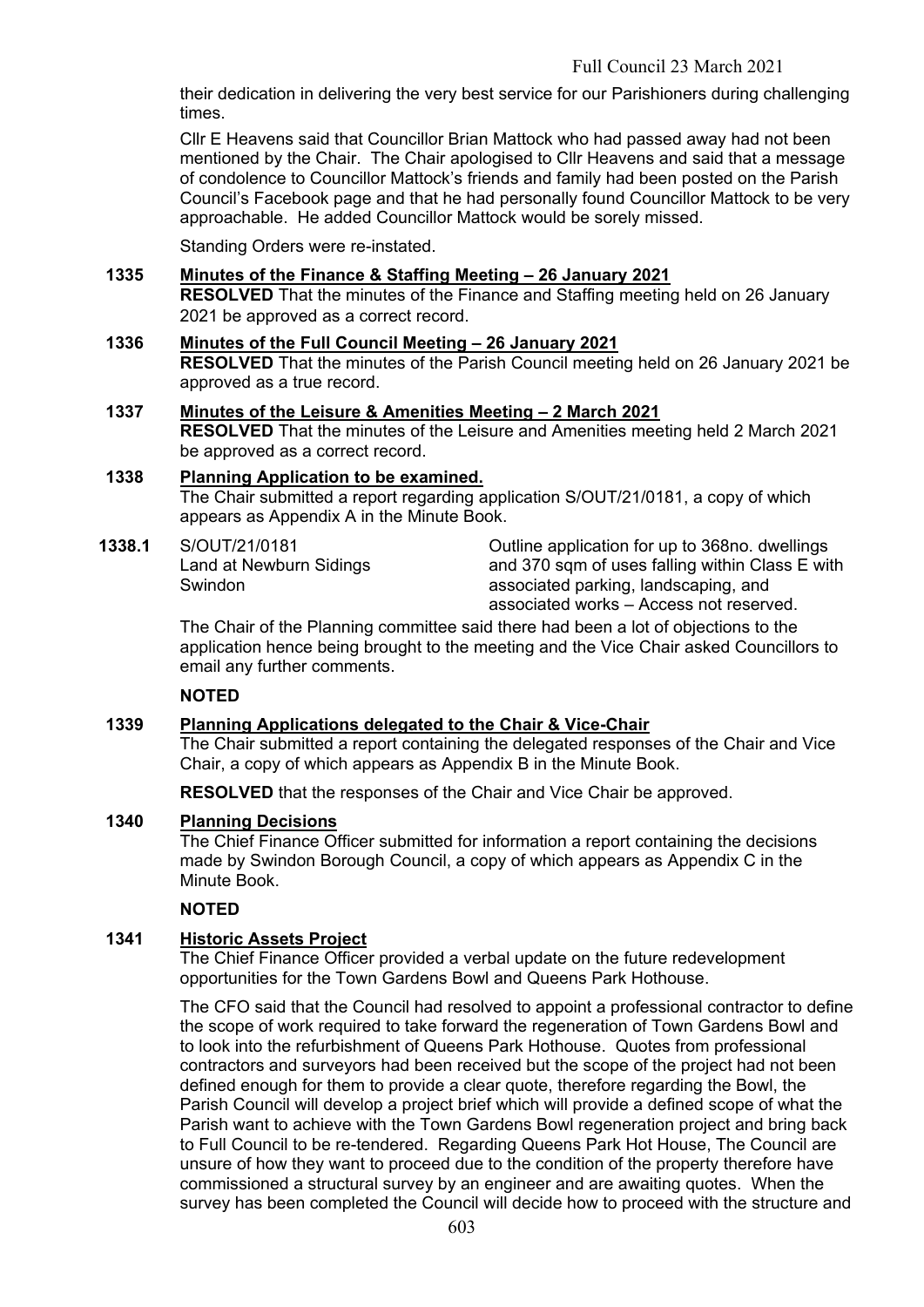the outcome will be brought to a future meeting. Neither of the projects are as initially expected and wanted to be realised but it is important that we take our time on both projects.

### **NOTED**

### **1342 Notice Board Policy**

The Communications and Events Manager submitted a report regarding a new policy on Parish notice boards, a copy of which appears as Appendix D in the Minute Book

The CEM said that the report was as tabled.

**RESOLVED** that the notice board policy be adopted.

#### **1343 Remedial works at Queens Park**

The Projects Officer submitted a report regarding remedial work to be done at Queens Park, a copy of which appears as Appendix E in the Minute Book.

The Projects Officer said that there are three parts to the project which required decisions.

The Projects Officer said that the first part of the project as shown in the report is for brickwork only, and recommended Contractor 3.

Councillor Pajak asked if the gates would be refurbished at the same time. The Clerk said that they would need to be sandblasted at an approximate cost of £2,000 followed by repairs and re-installation carried out by the Parish in-house officers.

#### **Part 1**

Rebuild of walls at Durham Street Entrance. Contractor Total Price £(+Vat)

| <b>UUITUQUU</b> | 10(a) 110c L |
|-----------------|--------------|
| .1.             | £19,750      |
| 2.              | £35,460      |
| 3.              | £18,820      |
| 4 <sub>1</sub>  | £20,750      |
|                 |              |

**RESOLVED** that the recommendation of contractor 3 be approved.

The Projects Officer said that the second part of the project as shown in the report is that there are steps excluding access for anyone in a Wheelchair to the memorial garden entrance and proposed that a new concrete ramp with new railings be built in the centre of the steps with brick edging and the existing steps be rebuilt along with remedials to the patio areas and recommended Contractor 1 for the Ramp and the ornate railings option for the railings.

Cllr Pajak said that the wall at Groundwell Road had a feature window with a missing capstone and asked if it can be replaced at the same time, to ensure that the feature remains. The Clerk said that it could be refurbished at the same time as the railings.

#### **Part 2**

New Disability Ramp in Memorial Garden Entrance (Ramp Only).

| Contractor             | Total Price £(+Vat) |
|------------------------|---------------------|
| 1                      | £3,920              |
| 2.                     | £11,045             |
| 3.                     | £10,400             |
| $\boldsymbol{\Lambda}$ | na noo              |

4. £4,200

|                         | Additional Railings - Required for Health & Safety |
|-------------------------|----------------------------------------------------|
| Railings Type           | Total Price £(+Vat)                                |
| Basic Key Clamp         | £1,040 (Best price received from 4 quotes)         |
| <b>Seamless Tubular</b> | £1.950                                             |
| Stees painted black     |                                                    |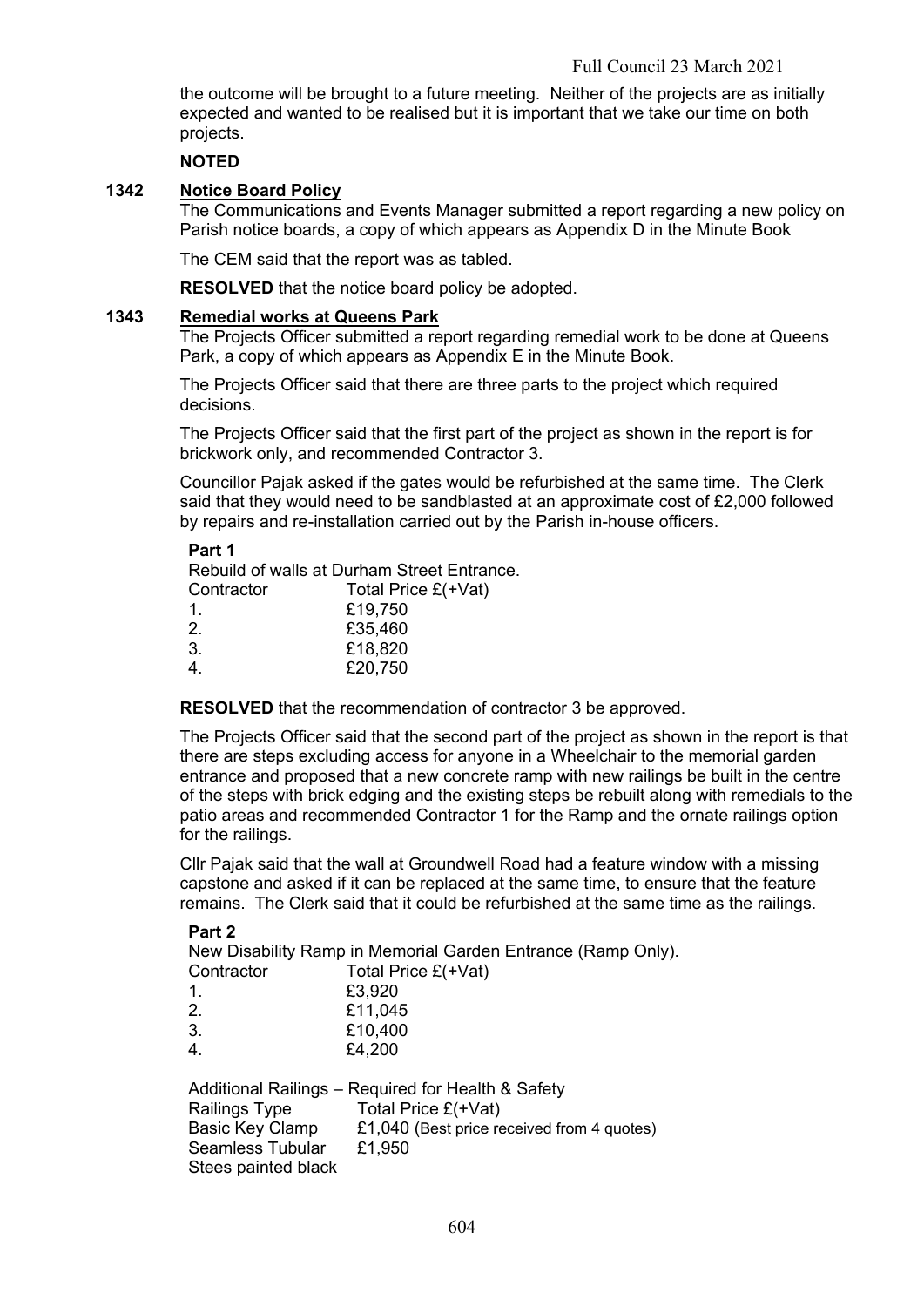Ornated Wrought Iron – option in black £3,576

**RESOLVED** that the recommendation of contractor 1 for the ramp and additional option of ornate wrought Iron railings in black be approved.

The Projects Officer said that the third part of the project as shown in the report is to improve access to the Secret Garden it has 2 ramps and key clamp railings the risers are railway sleepers which are rotting and the compacted path surface and are looking to rebuild the ramp in concrete, install new side railings and improve the link path that crosses at this point of the park and make the rear part of the park more accessible and recommended contractor 1 for the ramps, paths and seamless tubular railings painted black.

**Part 3** New Path Surfaces and Disability Ramps in the Secret Garden. Ramps and Path only

| Contractor<br>1.<br>2.<br>3.<br>$\overline{4}$ .                                 | Total Price £(+Vat)<br>£5,210<br>£12,435<br>£5,910<br>£9,400 |
|----------------------------------------------------------------------------------|--------------------------------------------------------------|
| <b>Railings Type</b><br>Re-use existing key clamp<br>railings as shown in report | Total Price $E(+\text{Vat})$<br>£190.00                      |
| Seamless Tubular steel painted<br>$black - 1$ side only                          | £3,150                                                       |
| Ornated Wrought Iron option in<br>black                                          | £5,975                                                       |

**RESOLVED** that the recommendation of contractor 1 and seamless tubular railings painted black on one side only be approved.

#### **1344 Meeting Schedules 2021/22**

The Chair of the Council submitted a meeting schedule for 2021/22, a copy of which appears as Appendix F in the Minute Book

Cllr Allsopp noted that the Leisure and Amenities meeting would be held on the  $4<sup>th</sup>$  of May 2021 when local elections would be taking place. The Chair of the L&A committee agreed that May 11<sup>th</sup>, 2021 would be a preferred date.

**RESOLVED** that the meetings schedule for 2021/22 with amendment be approved.

#### **1345 Internal Audit – Quarter 3 2020/21**

The Chief Finance Officer submitted a report from the Internal Auditor, a copy of which appears as Appendix G in the Minute Book

The CFO said that it had been a difficult audit due to Covid-19 and three-quarter audits had been done remotely. It had been difficult but with accurate filing of minutes and the new Finance assistant gathering all the required information together. The CFO said he was pleased with the report and everything is up to date. The CFO had reviewed the recommendations and 1&5 are regarding re-adopting the standing orders and financial regulations, the investment strategy and in-line with the latest NALC model documents all the documents will be updated for the May 2021 Full Council meeting. We had previously had recommendation 2 regarding a fidelity guarantee with the Council ensuring itself that monies are safe and secure. It was previously agreed that the insurance premium had required it to be updated to the premium level, but it was with earlier insurers. The current process is safety checked throughout and the CFO would be happy to bring a recommendation for consideration to a future meeting when quotes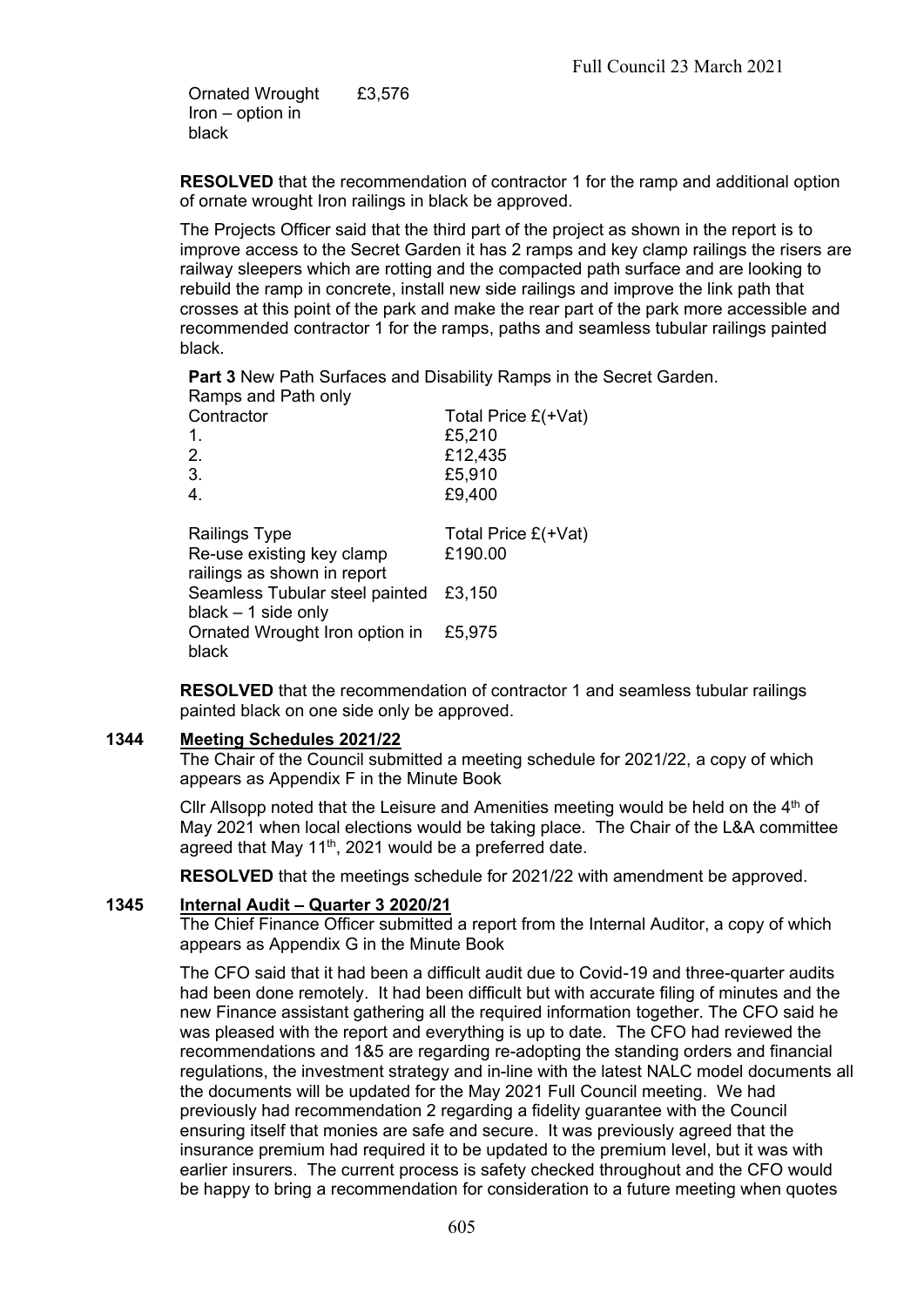are received from the current insurers. A review of recommendations 3&4 are regarding very small unpaid ledger items regarding Broadgreen which is in progress and the Allotments which had since all been paid and are now up to date.

The Chair gave thanks to all officers involved.

### **NOTED**

#### **1346 Events Booking Charges**

The Communications and Events Manager submitted a report regarding events booking charges, a copy of which appears as Appendix H in the Minute Book

The CEM said that the report is as tabled with recommendation.

**4** Recommendation

**4.1** The Parish Council agree the following Events Charge Policy for the 2021/22 financial year

**4.2** The Parish agree that a maximum of 12 events will be permitted in the Town Gardens Bowl per year

| <b>Site</b>                                                                                                                                                                                                                                                | Charge                   |
|------------------------------------------------------------------------------------------------------------------------------------------------------------------------------------------------------------------------------------------------------------|--------------------------|
| Town Gardens Bowl 0-499 people                                                                                                                                                                                                                             | £750                     |
| Town Gardens Bowl 500+                                                                                                                                                                                                                                     | £1,500                   |
| Section of Town Gardens (interest largely comes from around the<br>Bandstand area)                                                                                                                                                                         | £500                     |
| Commercial Photography/Videography                                                                                                                                                                                                                         | £100                     |
| GWR Park per day                                                                                                                                                                                                                                           | £750                     |
| Queens Park                                                                                                                                                                                                                                                | £500                     |
| Section of Open Space in the Parks for Private Business or Charitable<br>Groups Outside of the Parish (day rate, not hourly)                                                                                                                               | £60                      |
| Section of Open Space in the Parks for Private Business or Charitable<br>Groups Outside of the Parish (for one hour)                                                                                                                                       | £30                      |
| Section of Open Space in the Park for registered charities inside of the<br>Parish                                                                                                                                                                         | £0                       |
| Community Charge for Town Gardens & Bowl, GWR Park & Queens Park<br>up to 1000 people.<br>Requirement: It must be free entry with unrestricted access and the<br>organisation running this event must be not for profit and located within the<br>borough. | £300                     |
| Set-Up/Down Costs per day                                                                                                                                                                                                                                  | 25% of usual day<br>rate |
| Boot Camp/Personal Trainer Season Tickets                                                                                                                                                                                                                  | £60 per month            |
|                                                                                                                                                                                                                                                            |                          |

#### **Returnable Deposit for Events:** £1000

**Multi-Day Bookings:** Discounts may be negotiated for multi-day event bookings. **Payment Terms:** A booking will not be confirmed until payment is provided. **Cancellation Policy:** The charge will not be returned for cancellations within 6 weeks of the date of the booking.

**RESOLVED** that recommendations 4.1and 4.2 be approved.

#### **1347 Town Gardens Café Lease**

The Chief Financial Officer submitted a report regarding the Town Gardens Café lease, a copy of which appears as Appendix I in the Minute Book.

The CFO said that the report was as tabled however there had been significant interest in the Town Gardens café prior to Covid-19. If at any point any of those had been a legitimate interest expressed to the Council we would have had to look at the current situation which we agreed to do at a later date. The Parish Council had given some financial support to the current tenant and were to review the lease - which was a tenancy at will - after inheriting it from the Borough Council which meant that the tenant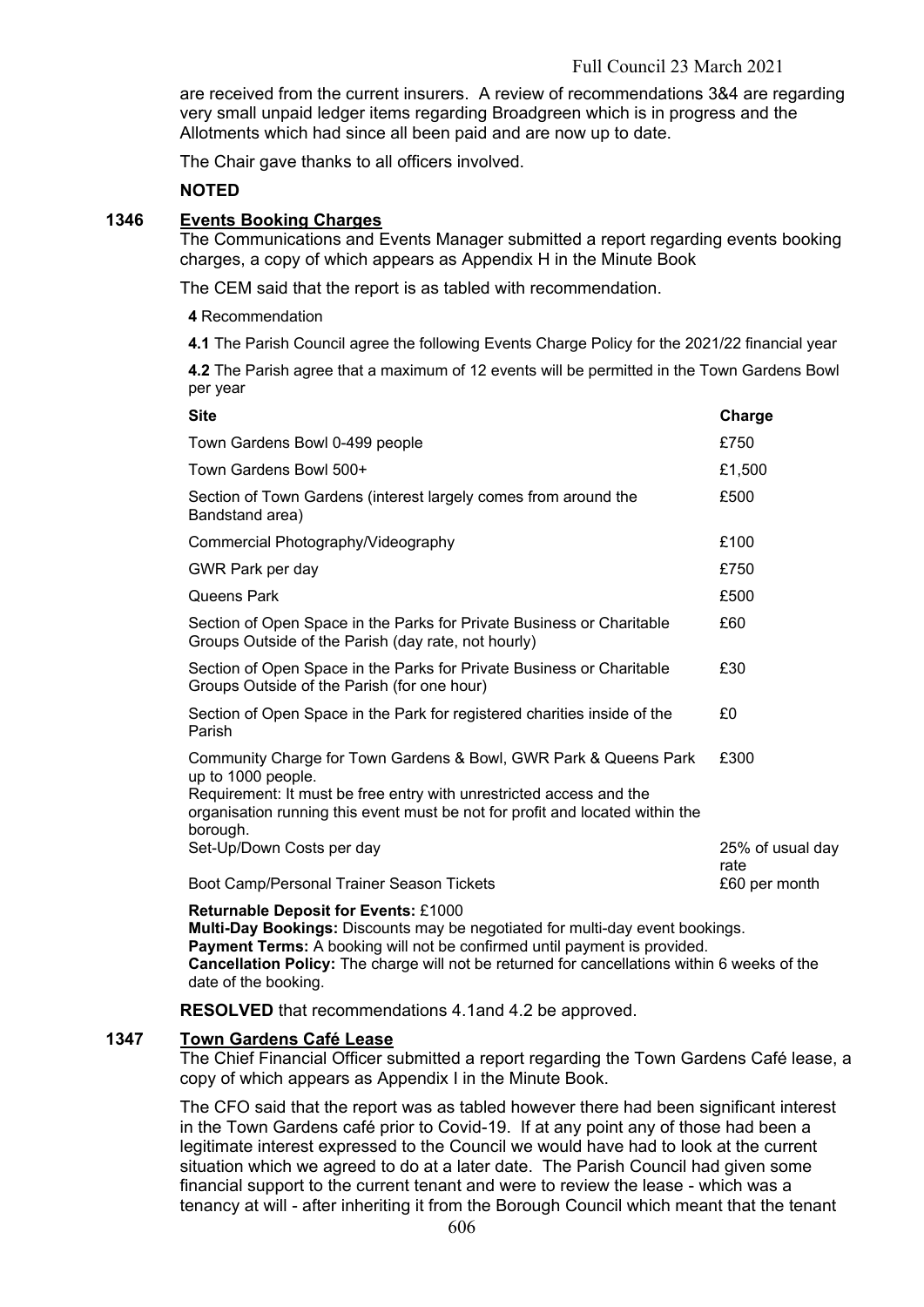could give no notice as could the Parish therefore a document which went to tender in which the current tenant did not participate. 7 went to tender, 2 failed the compliance submission and 5 proceeded to stage 2 and were scored and weighted based on the bid document and reviewed by the assets working party who agreed the scoring on quality and price and as submitted in the tender scoring analysis tender 3 came out on top and had been a viable tender.

# **3. Recommendation**

- **3.1** To award an initial three-year lease to Tender 3 as per 2.6 and to draft a lease with the Council's solicitors.
- **3.2** To revise the initial lease commencement date from 1<sup>st</sup> June 2021 to 6<sup>th</sup> April 2021 subject to the completion of Parish Council funded refurbishment works.
- **3.3** To place on record a thank you from the Parish Council to Carol watts for many years of service in running the café and her contribution to the community.

**RESOLVED** that recommendations 3.1, 3.2 and 3.3 be approved.

### **1348 Use Town Gardens Café**

The Communications and Events Manager submitted a report regarding the use of the Town Gardens Café over the forthcoming bank holiday weekend, a copy of which appears as Appendix J in the Minute Book.

The CEM said that the event as shown in the report would be an opportunity for the Parish Council to raise money for charity before the new tenants started and gave thanks to Swindon Old Town Rotary for their interest and with Parish Council support they will have use of the Kiosk for Easter Weekend.

### **3. Recommendation**

**3.1** Subject to compliance with health and safety requirements and on the basis that this is a charitable fundraiser run by volunteers, Parish Councillors are recommended to agree to Old Town Rotary's free use of the Town Gardens Café Kiosk over the Easter Bank Holiday Weekend  $(2^{nd}$  April to 5<sup>th</sup> April)

**RESOLVED** that recommendation 3.1 be approved.

### **1349 Emergency Delegated Decisions**

The Chief Finance Officer submitted a copy of decisions made by the Chair and Vice Chair of the Parish Council to be noted, a copy of which appears as Appendix K in the Minute Book.

### **NOTED**

### **1350 Fly Tipping**

The Chief Executive Officer gave a verbal report regarding fly tipping in the Central South Swindon Parish areas.

The CEO said that there had been some confusion regarding what the Parish Council are responsible for in terms of fly tipping. The Parish Council had recently taken the services over from the Borough Council and know that many areas within the Parish are suffering continual fly tipping problems. Under the Deed of Services, the Parish Council are responsible for clearance of fly tipping, grass cutting and litter picking on behalf of the Borough Council, as the Parish do not own the public highway. The deed states that where it is reasonably practical for the Parish Council to remove fly tipping it will do so but when fly tipping removal is beyond their capability we advise to contact the Borough Council, who log the incident and remove it without charge. The Borough also retains responsibility for enforcement action. What is reasonably practical for the Parish is two staff in a vehicle who can load safely using manual handling, but they do not pick up hazardous materials. If the Parish can locate evidence of who has tipped it is photographed, logged, and sent to Swindon Borough Council for them to progress.

The Council Chair said that reporting to DEFRA lies with Swindon Borough Council and there is a problem with their call logging. The Chair had asked the CEO to report back to Swindon Borough Council to ensure they understand their responsibilities regarding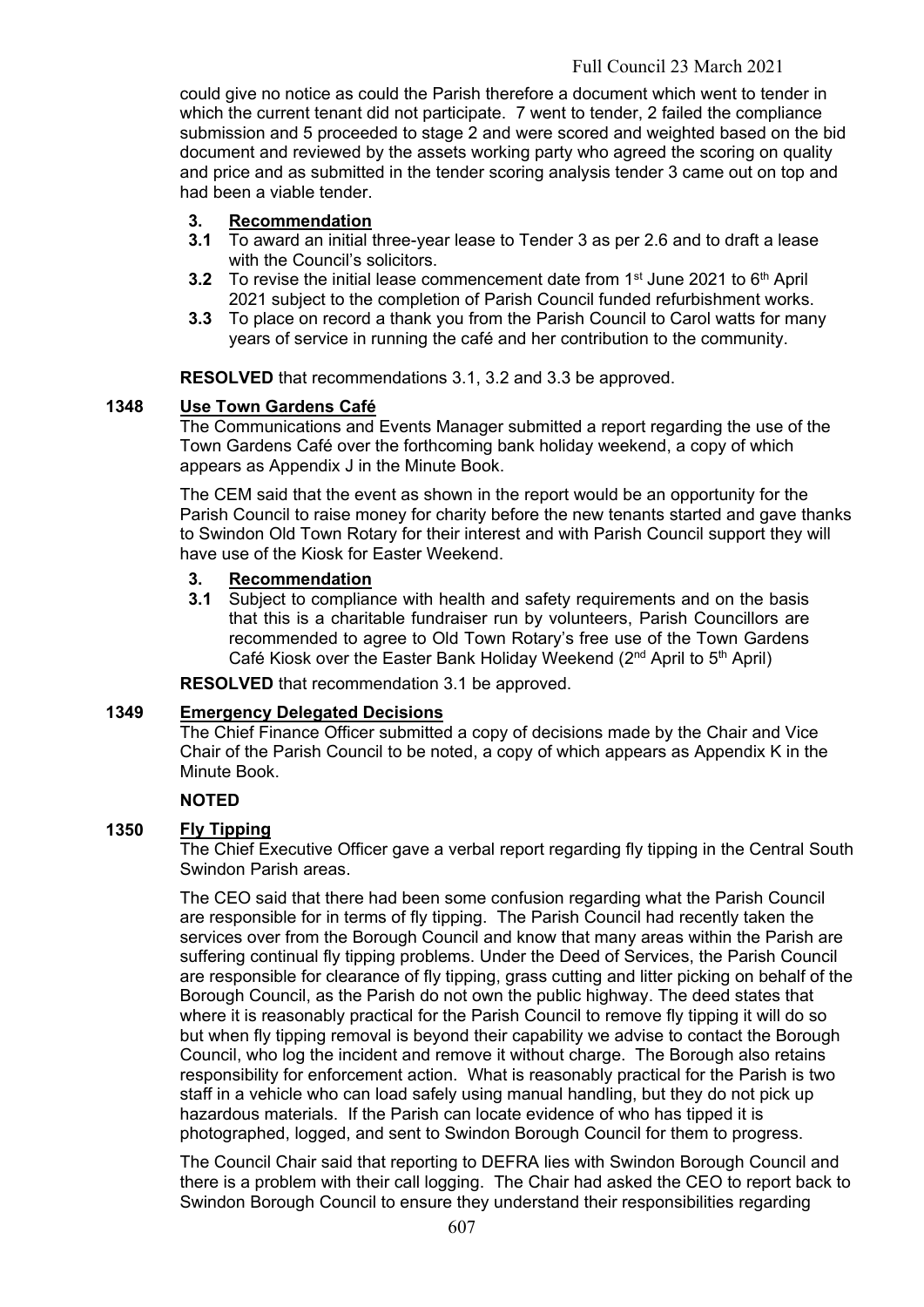reporting. The Parish Council do not have the authority to report to DEFRA and cannot enforce/prosecute as that obligation lies with Swindon Borough Council. The Parish provide a report for DEFRA which is sent directly to Swindon Borough Council, to collate and progress.

The CEO said that he had spoken to the head of waste collections and enforcement who understand it is their job to report yearly to DEFRA and that the Parish only provide the information and the CEO will ask for that statement in writing.

The CEO said that the public should report in the first instance via Swindon Borough Council website as appropriate and those reports are forwarded to the Parish Council who are responsible for clearing public highways within the Parish, including alleyways up to the curtilage of private properties.

### **NOTED**

## **1351 Shrivenham Road Allotments Fencing**

The Allotment Officer submitted a report regarding an amendment to previously approved fencing improvements at Shrivenham Road allotments, a copy of which appears as Appendix L in the Minute Book.

The Allotment Officer said that the fencing is being replaced due to its poor condition and security risk. Cllr Allsopp asked when the fence would be installed and would any hedgerows be disturbed due to birds nesting March to Sept. The Allotments Officer confirmed that the work would not disturb any of the hedgerows.

| Quote 1 | £11,680.00 |
|---------|------------|
| Quote 2 | £9,876.00  |
| Quote 3 | £9,850.00  |

### **3. Recommendation**

**3.1** That Quote 3 for £9,850.00 as detailed in 2.3 be accepted and funded by CIL (current reserve £76,355)

**RESOLVED** that recommendation 3.1 and payment of £9,850.00, funded by CIL be approved.

The meeting closed at 20:39pm

Signed………………………………………………………………………………

Date…………………………………………………………………………………

Chair of the Council